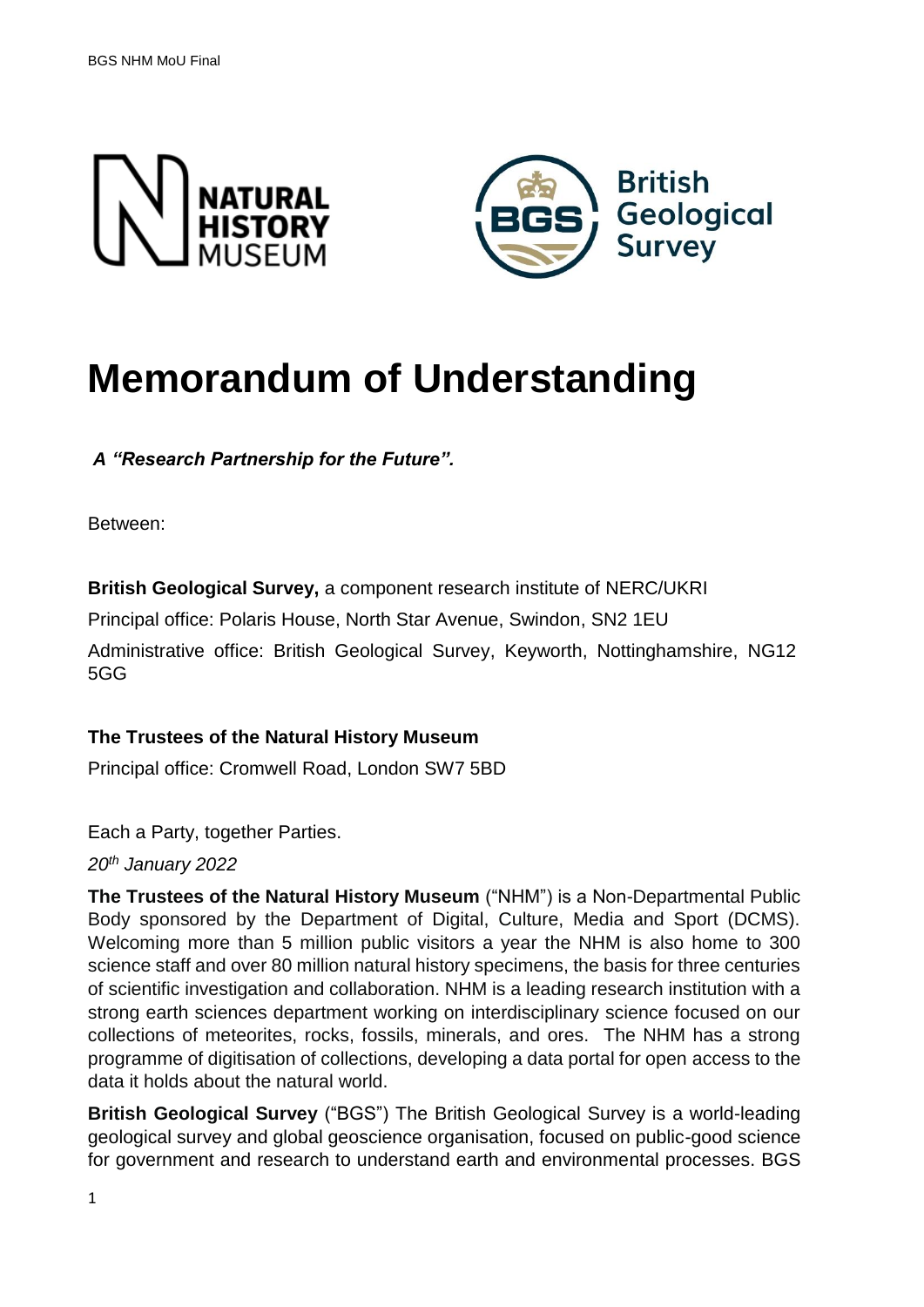is the UK's premier provider of objective and authoritative geoscientific data, information and knowledge to help society to use its natural resources responsibly, manage environmental change and be resilient to environmental hazards. BGS is a public sector research institute of Natural Environmental Research Centre/UK Research and Innovation.

### **Context and History**

A shared history has existed between both Parties since 1881 when the Geological Survey Museum donated much of its overseas fossil collection to the then newly established British Museum (Natural History). In 1935 the Geological Survey and Museum moved to South Kensington from Jermyn Street, in London. Over fifty years later in 1985 the BGS headquarters were established at Keyworth, Nottinghamshire, and in 1986 the Museum absorbed the adjacent Geological Museum of BGS and its collection of more than 30,000 minerals. Collaboration between both Parties, in specific areas, has continued since then, whilst BGS has retained a small London footprint within the South Kensington NHM buildings.

Recent specific areas of work together include the major development of a joint store (ST1) for naturally-occurring radioactive materials (NORMA), which was co-funded by the two institutions and opened in June 2018, and continues as a joint collaborative facility today based at BGS in Keyworth.

### **Purpose and Objectives of this Memorandum of Understanding ("MoU")**

The Parties acknowledge the benefits of developing a MoU which reflects the partnership and collaborations, defining each Parties role today and for the future. This MoU will focus on particularly articulating a *"Research Partnership for the Future"*, reflecting the shared history and clearly describing a shared roadmap of how the two Parties will work collaboratively and re-define BGS at the NHM.

The Parties intend to work together strategically and collaborate on areas of shared interest; including, *but not limited to*: research, collections, infrastructure, and provision of space / facilities (both at NHM and BGS designated offices and sites), data and digital resources, higher education and training, public engagement and outreach activities.

The main objectives of this MoU are to establish a framework for collaborative research partnerships and a renewed provision of space between both Parties. This overarching MoU acknowledges that further detailed arrangement, agreements and licenses will be developed in all areas, connected to, but separate, to this MoU. This MoU describes the principles and areas of mutual interest where the Parties intend to collaborate in the future.

#### **Scope of collaboration**

The Parties intend to work together in the following areas:

• **Research:** review current joint opportunities and look to develop new opportunities Also to seek new opportunities for research in other mutually beneficial areas of geoscience.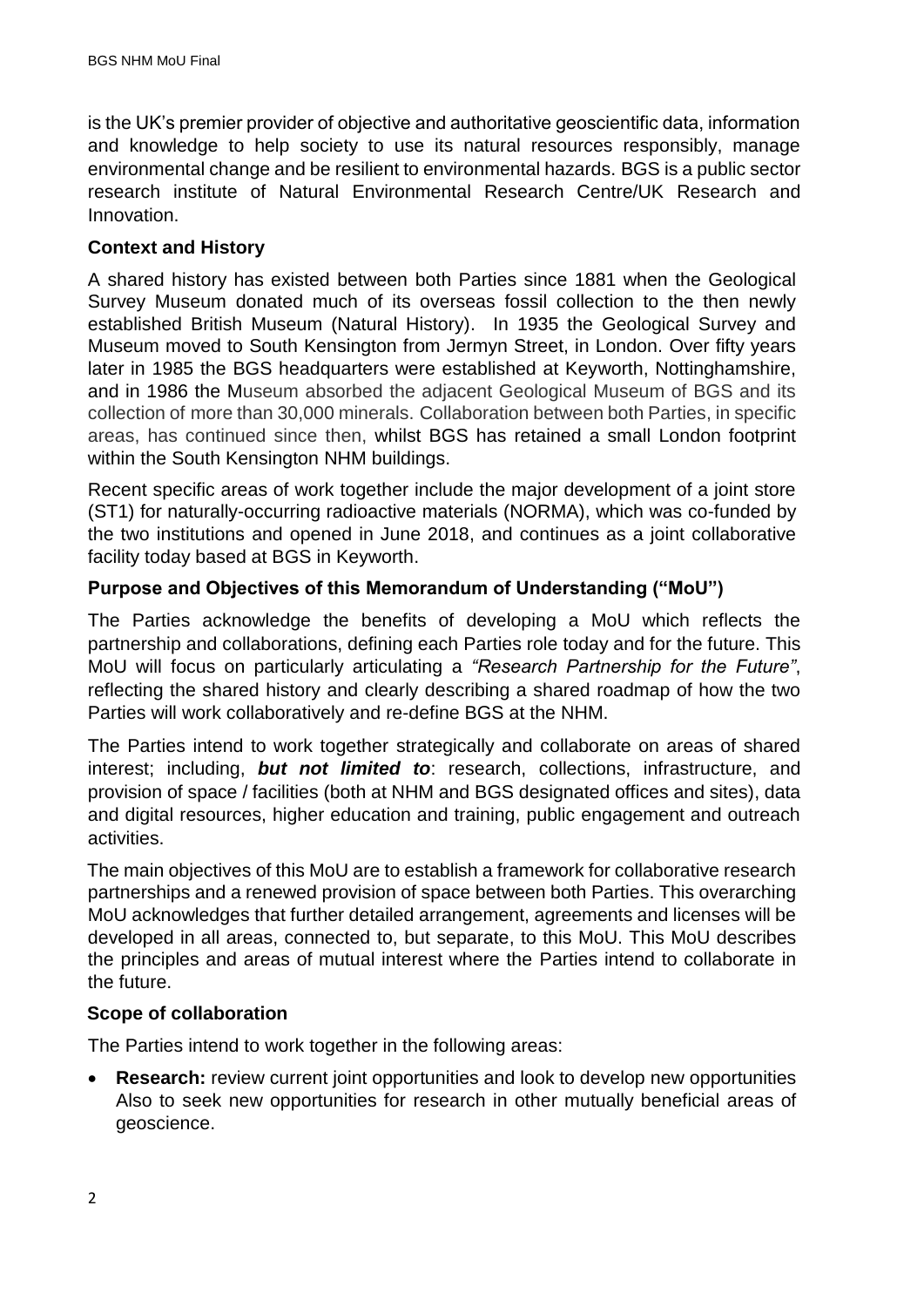- **Collections:** review opportunities around our geological collections, including but not limited to their storage, conservation, use and access as well as future development, documentation systems, unlocking their value including digitisation and common standards. Build on the successful joint approach to naturally occurring radioactive material now hosted in a purpose-built store at BGS in Keyworth and work described through previous MoU's.
- **Data and digital resources:** review opportunities to collaborate on digitisation, development of data portals and their interoperability, particularly in a UK sphere but also through international initiatives.
- **Provision of space and infrastructure:** investigate developing joint approaches to collections and research infrastructure, particularly analytical laboratories. One focus would be to explore the plans for the NHM@Harwell programme and opportunities stimulated by that move. The other focus will be to agree on the provision of space at NHM South Kensington for BGS and develop an occupancy agreement.
- **Public engagement and citizen science**: work proactively on reviewing opportunities around the links between both Parties and explore further appropriate collaborations around engagement activities, both in digital and physical formats. Work on shared research projects, supporting UK wide policy makers to make evidence led decisions, through timely and accessible research, e.g. public dialogue projects etc.
- **Higher education and training:** explore opportunities to jointly collaborate with universities through Centres for Doctoral Training, etc, and also investigate other joint training opportunities (Continuous Professional Development etc.)

# **1. Finance**

Nothing in this overarching MoU, "Research Partnership for the Future", shall imply an obligation on either Party to undertake or incur any expenditure or cost in relation to the subject matter of this MoU and any matters of costs or expenses of any collaborative project shall be subject to separate agreements between the Parties. However, detailed agreements in separate contracts or agreements connected to this MOU, may have individual financial agreements detailed.

Unless otherwise agreed in writing, each Party shall be responsible for its own costs of entering into and performing this MoU.

# **2. Media and Public Relations**

The Parties shall develop a set of principles to guide each Party in the communication of the MoU and programmes of work carried out in accordance with this MoU.

Each Party will give each other sight of external communications (and relevant internal communications too) for collaboration covered by this MoU in a timely manner, allowing opportunity for meaningful discussion and consensus-building before release and publication, both internally and externally.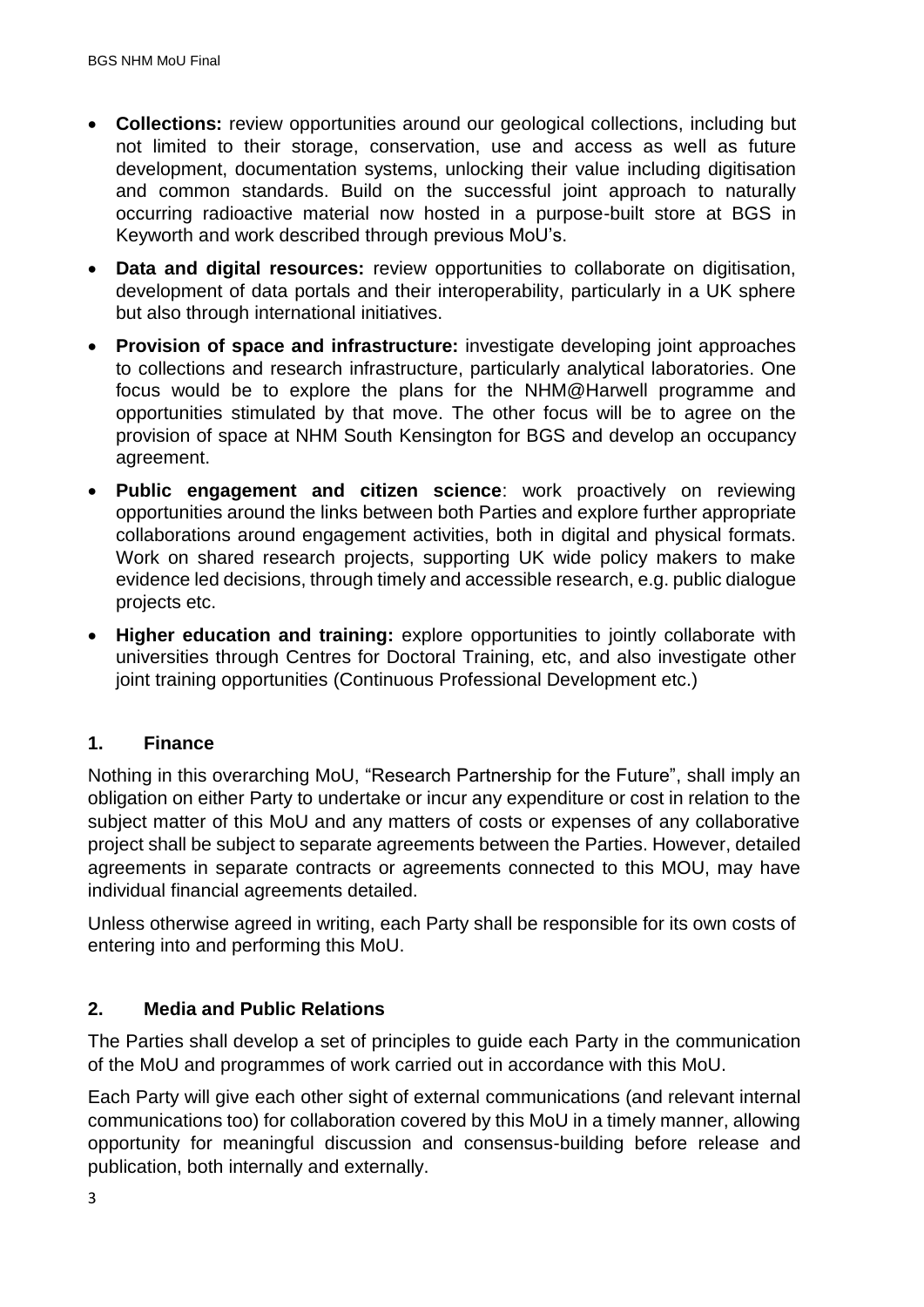# **3. Confidentiality**

This Section is legally binding.

For the purpose of this MoU, "Confidential Information" shall mean all information of a commercially sensitive nature including (but not limited to) specifications, drawings, circuit diagrams, tapes, discs and other computer readable media, documents, data, techniques and know-how, including any information which one would reasonably consider to be confidential, which are disclosed by one Party to the other for use in or in connection with this MoU.

The Parties shall keep all information ("Confidential Information") acquired from or disclosed by the other as a result of this MoU or its procedures confidential, subject to situations where:

- either Party is obliged by law, by any governmental or other regulatory authority, or by a court or other third-party authority of competent jurisdiction to disclose that information;
- that information is or becomes generally available to the public other than as a result of its disclosure by a recipient of that information in breach of this Section 4;
- that information was available to a recipient of that information on a non-confidential basis prior to such disclosure, or
- either Party considers, acting reasonably, that it needs to disclose that information in the exercise of its functions. In such cases the Party intending to disclose the information ("Receiving Party") will provide the Party disclosing the information ("Disclosing Party") with reasonable notice of the intention to disclose the information, the reasons for the release and allow the Disclosing Party a reasonable opportunity to raise any objections or make any submissions they may wish to make and/or put in place any protective measures where so required. In such cases, the obligation to keep such information confidential shall not apply.

Any information disclosed orally that is identified by the Disclosing Party as Confidential Information shall be treated the same as if it had been provided to the Receiving Party in writing.

The Receiving Party shall not, during a period of seven (7) years after the termination or expiry of this MoU, use any such Confidential Information for any purpose other than the carrying out of its obligations under this MoU or other than in accordance with the terms of this MoU.

Both Parties shall take reasonable steps to comply with the provisions of this Section and shall also take reasonable steps to see that their employees, agents, contractors and subcontractors comply.

The Parties are committed to meeting their respective obligations under the Freedom of Information (FOI) Act 2000 and the Environmental Information Regulations (EIR) 2004.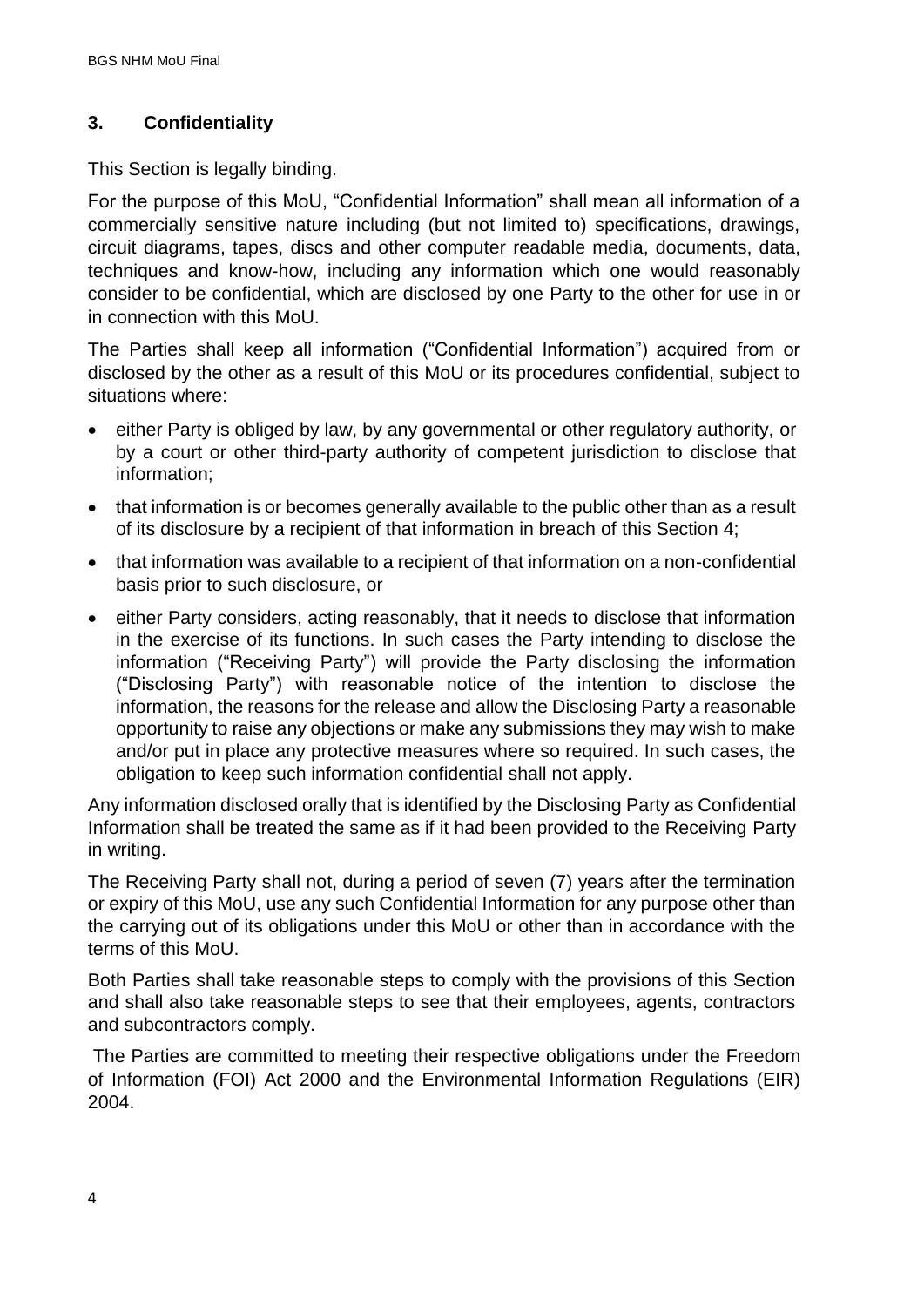# **4. Intellectual Property**

# This Section is legally binding.

Nothing in this MoU shall affect the ownership of any pre-existing Intellectual Property Rights vested in either Party at the time of signature of this MoU or which is independently generated by either Party outside the scope of this MoU ("Background IPR").

The Parties shall take all steps necessary to protect any Background IPR which belongs to the other Parties and shall not do anything which may impact or infringe any such Background IPR.

Third Party data ownership interests, aspects of commercial sensitivity, societal concerns and confidentiality will be paid due regard and wherever possible protected by the Parties.

The ownership of any Intellectual Property Rights arising out of any collaboration/projects that the Parties choose to agree to undertake will be dealt with under separate, binding agreements.

# **5. Legal effects of the Memorandum of Understanding**

Both Parties recognise that apart from Section 3, Section 4 and Section 5 of this MoU, this MoU is not legally binding.

# **6. Obligations of the Parties**

This MoU will not affect the statutory duties, regulatory responsibilities or the legal rights, responsibilities and obligations of either Party and does not affect any existing agreement or contract between NHM and BGS.

Nothing within this MOU mandates any action or cooperation between the Parties or their Groups unless such cooperation or action is mutually agreed to by both Parties.

As public bodies each Party is a "contracting authority" and is subject to public law requirements, including the public procurement regime applicable in the UK (enacted in the UK through the Public Contracts Regulations 2015) as well as general regulation applicable to all undertakings, such as the rules regulating commercial behaviours, including the competition rules (enacted in the UK through the Competition Act 1998) and their obligations as regards the provisions of the Data Protection Act 2018. Therefore, the Parties must be mindful of their obligations under the relevant laws applying to them and conduct themselves in compliance with those requirements. This includes any co-operation and joint working conducted in accordance with this MOU.

The Parties must also be mindful that any engagements do not inadvertently cause future competitions or procurements that they or any affiliated organisation may run to be compromised.